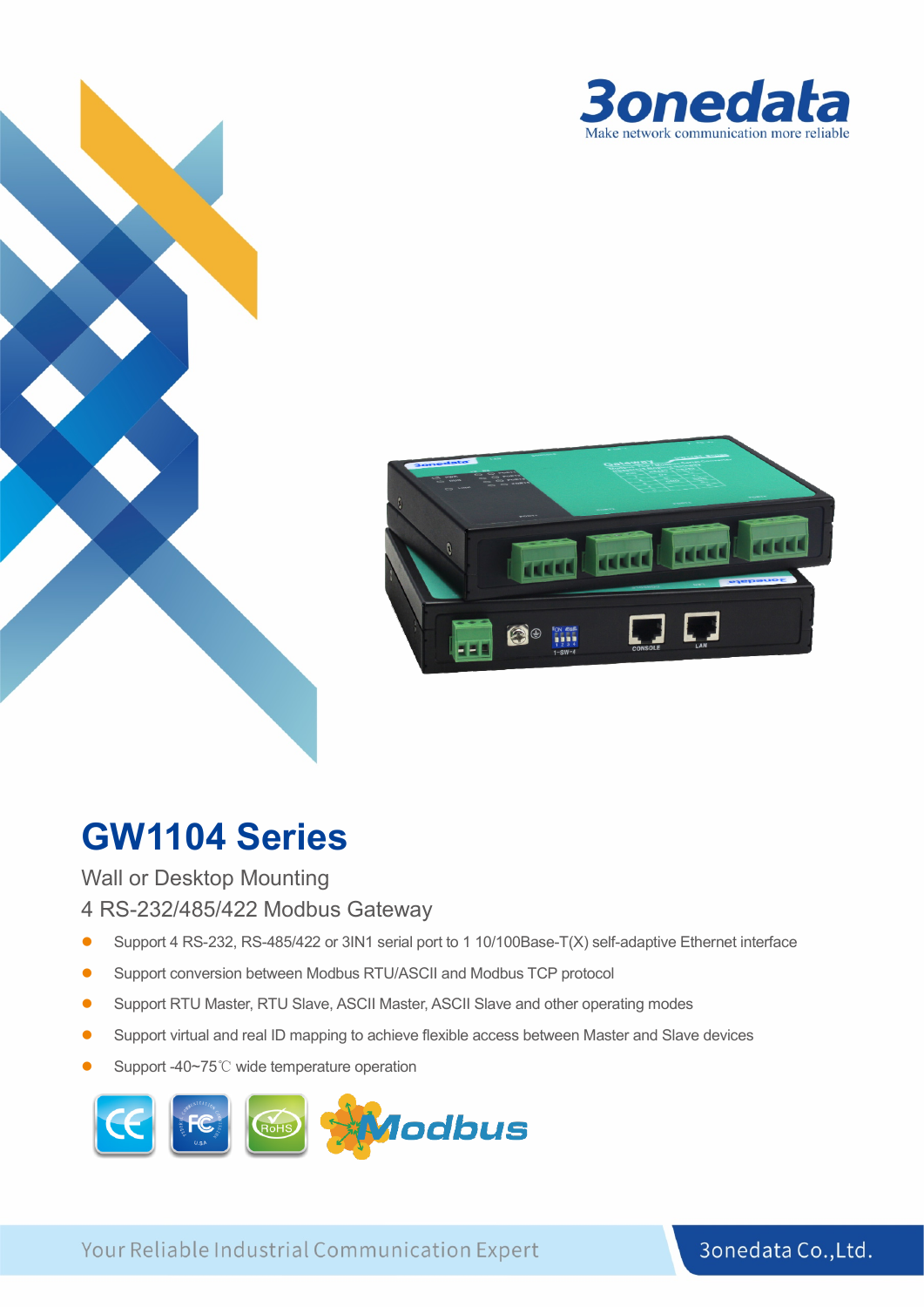## **Introduction**

GW1104 series of Modbus gateway are designed for integrating Modbus RTU/ASCII and Modbus TCP; they can achieve the conversion between Modbus RTU/ASCII and Modbus TCP protocol. This series provide 3 types of products and support 4 RS-232, RS-485/422 or 3IN1 serial port and 1 100M Ethernet copper port. They adopt wall or desktop mounting to meet the requirements of different application scenes.

Modbus gateway supports multiple network protocols, such as Modbus, TCP, IP, UDP, TELNET, ARP, ICMP, HTTP, DNS and DHCP protocols. It possesses complete management function, and supports access control, rapid configuration, online upgrading, etc. RTU Master, RTU Slave, ASCII Master, ASCII Slave and other operating modes are supported; it supports up to 32 TCP Slave requests under Master mode and 16 TCP Master connections under Slave mode. TELNET, WEB and other access modes are also supported. It can provide you with good user experience via friendly design of network management system interface, simple and convenient operation.

DIP switch or RST button can achieve the device restore factory defaults. Hardware adopts fanless, low power consumption, wide temperature and voltage design and has passed rigorous industrial standard tests, which can suit for the industrial scene environment with harsh requirements for EMC. It can be widely used in PLC control and management, Building Automation System, Health Care Automation System, measuring instrument and environmental forces monitoring system.

## **Features and Benefits**

- Support 10/100Base-T(X) self-adaptive Ethernet interface  $\odot$
- $\odot$ Support 300bps-115200bps line speed and non-blocking communication
- Support RTS/CTS, DTR/DSR and XON/XOFF flow control  $\odot$
- $\odot$ Support response timeout setting of characters
- $\odot$ Support RTU Master, RTU Slave, ASCII Master, ASCII Slave and other operating modes
- Support up to 32 TCP Slave requests under Master mode  $\odot$
- Support up to 16 TCP Master connections under Slave mode  $\odot$
- Support virtual and real ID mapping to achieve flexible access between Master and  $\odot$ Slave devices
- $\odot$ Support IP address and MAC address filtering, which is easy to achieve accurate access control
- $\odot$ Support classification of user management to achieve humanized permission management
- $\odot$ Support monitoring for serial port status and parameters, so the communication status will be clear at a glance
- $\odot$ Support Windows configuration tool, TELNET, WEB configuration forms and access control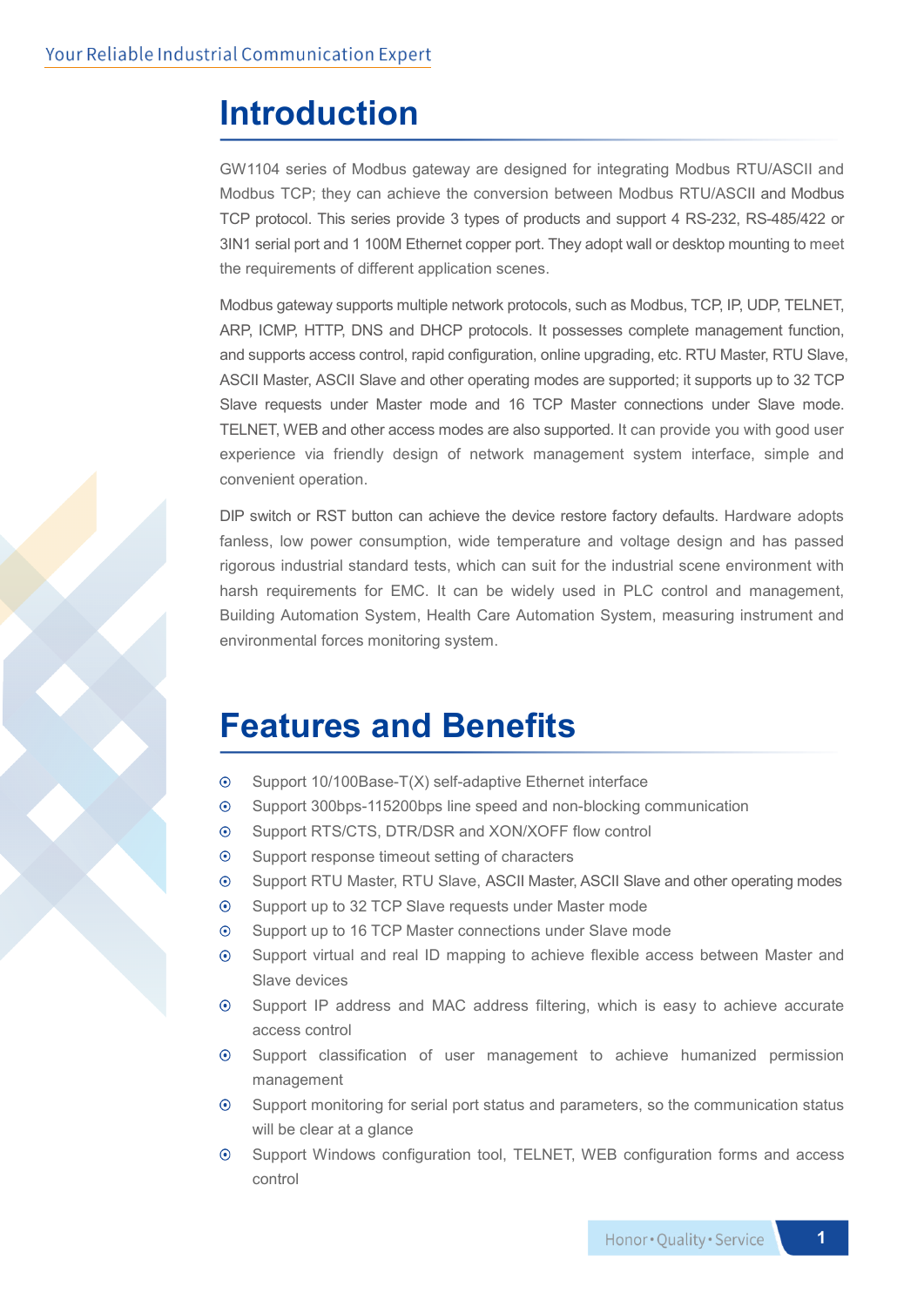$\odot$ File management is convenient for the device rapid configuration and online upgrading

# **Dimension**

Unit:mm

GW1104-4D(RS-232)



GW1104-4DI(RS-485), GW1104-4D(3IN1)-RJ45



## **Specification**

Ethernet Standard: 10Base-T, 100Base-TX Protocol: Modbus TCP, TCP, IP, UDP, ARP, HTTP, TELNET,

**2**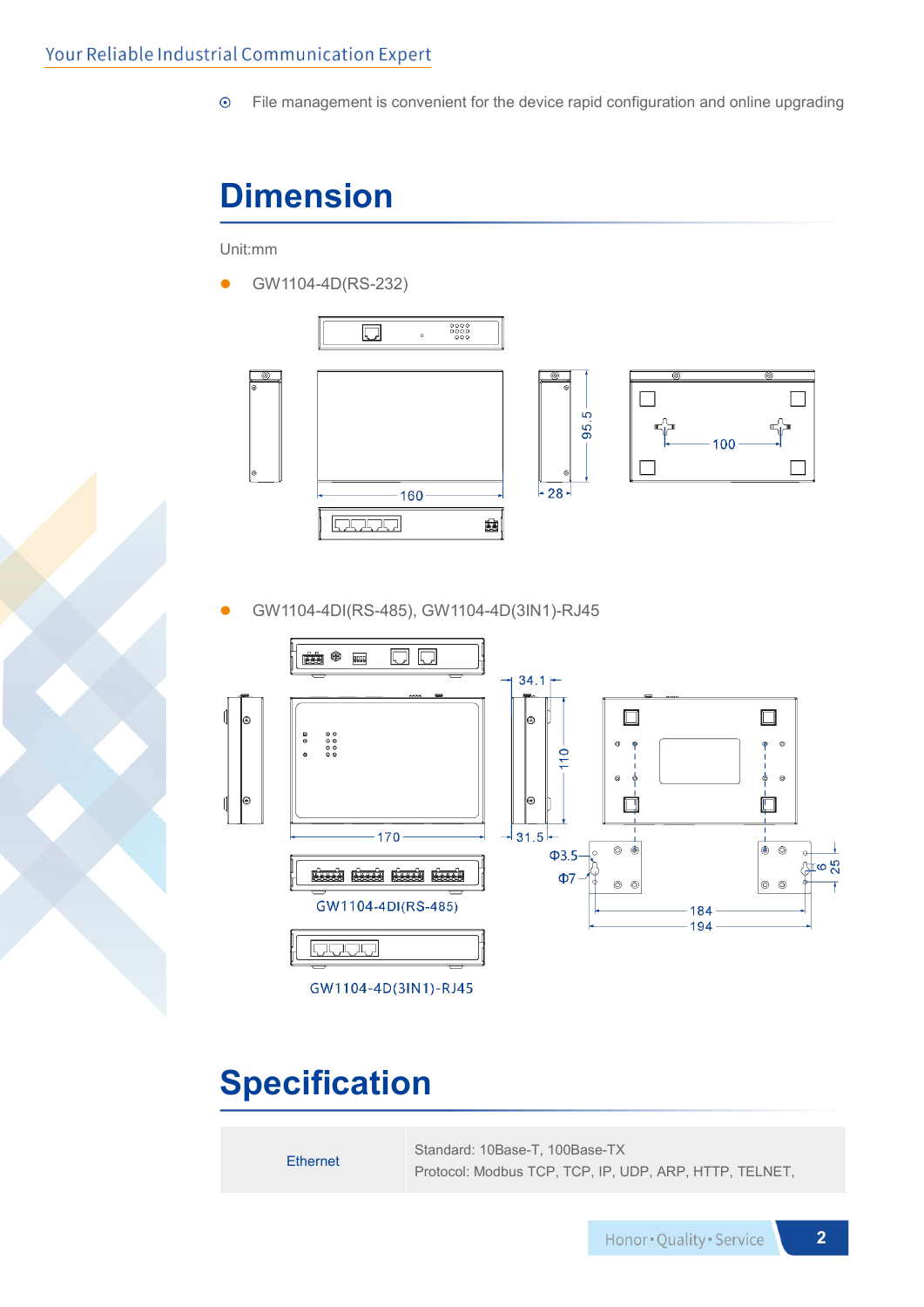#### Your Reliable Industrial Communication Expert

|                          | SNMP, ICMP, DHCP, DNS<br>Rate: 10/100M automatic flow control, MDI/MDI-X autotunning<br>Interface quantity: 1<br>Interface form: RJ45<br>Duplex mode: full/half duplex mode self-adaption                                                                                                                                                                                                                                                                                                                                                                                                                                                                                                                                                                                                                                                                                                                                                                                                                                                                                                                             |  |  |  |  |
|--------------------------|-----------------------------------------------------------------------------------------------------------------------------------------------------------------------------------------------------------------------------------------------------------------------------------------------------------------------------------------------------------------------------------------------------------------------------------------------------------------------------------------------------------------------------------------------------------------------------------------------------------------------------------------------------------------------------------------------------------------------------------------------------------------------------------------------------------------------------------------------------------------------------------------------------------------------------------------------------------------------------------------------------------------------------------------------------------------------------------------------------------------------|--|--|--|--|
| <b>Serial Port</b>       | Standard: EIA RS-232C, RS-485, RS-422<br>Protocol: Modbus RTU/ASCII<br>Quantity of serial port: 4 RS-232, RS-485/422 or 3IN1 serial port<br>RS-232 signal: DSR, RTS, GND, TXD, RXD, DCD, CTS, DTR<br>RS-485 signal: D+, D-, GND<br>RS-422 signal: T+, T-, GND, R+, R-<br>Baud rate: 300-115200bps<br>Data bit: 5bit, 6bit, 7bit, 8bit<br>Parity bit: None, Even, Odd, Space, Mark<br>Stop bit: 1bit, 2bit<br>Interface form: RS-232 serial port, adopt RJ45;<br>RS-485/422 serial port with isolation, adopt 5-pin<br>5.08mm pitch terminal blocks;<br>3IN1 serial port, adopt RJ45<br>Flow control: RTS/CTS, DTR/DSR, XON/XOFF<br>Directional control: RS-485 direction adopts Automatic Data<br>Direction Control technology<br>Pull high/low resistor for RS-485: 4.7 kΩ<br>Intensity of electromagnetic isolation: RS-485/422 serial port<br>(terminal block), 3KVDC/2KVrms<br>Operating mode: RTU Master, RTU Slave, ASCII Master and ASCII<br>Slave<br>Connection quantity: up to 32 TCP Slave requests are supported<br>under Master mode<br>up to 16 TCP Master connections are<br>supported under Slave mode |  |  |  |  |
| Configuration            | WEB configuration management, TELNET configuration, Windows<br>configuration tool                                                                                                                                                                                                                                                                                                                                                                                                                                                                                                                                                                                                                                                                                                                                                                                                                                                                                                                                                                                                                                     |  |  |  |  |
| <b>Security</b>          | Classification of User Permissions, IP address filtering, MAC address<br>filtering, WEB Console, TELNET Console                                                                                                                                                                                                                                                                                                                                                                                                                                                                                                                                                                                                                                                                                                                                                                                                                                                                                                                                                                                                       |  |  |  |  |
| Indicator                | Power supply indicator, running indicator, Ethernet port indicator,<br>serial port indicator                                                                                                                                                                                                                                                                                                                                                                                                                                                                                                                                                                                                                                                                                                                                                                                                                                                                                                                                                                                                                          |  |  |  |  |
| <b>Power Requirement</b> | GW1104-4D(RS-232)<br>Power supply range: 9~48VDC<br>Connection mode: 2-pin 5.08mm pitch terminal blocks<br>GW1104-4DI(RS-485), GW1104-4D(3IN1)-RJ45<br>Power supply range: 12~48VDC                                                                                                                                                                                                                                                                                                                                                                                                                                                                                                                                                                                                                                                                                                                                                                                                                                                                                                                                   |  |  |  |  |

Connection mode: 3-pin 5.08mm pitch terminal blocks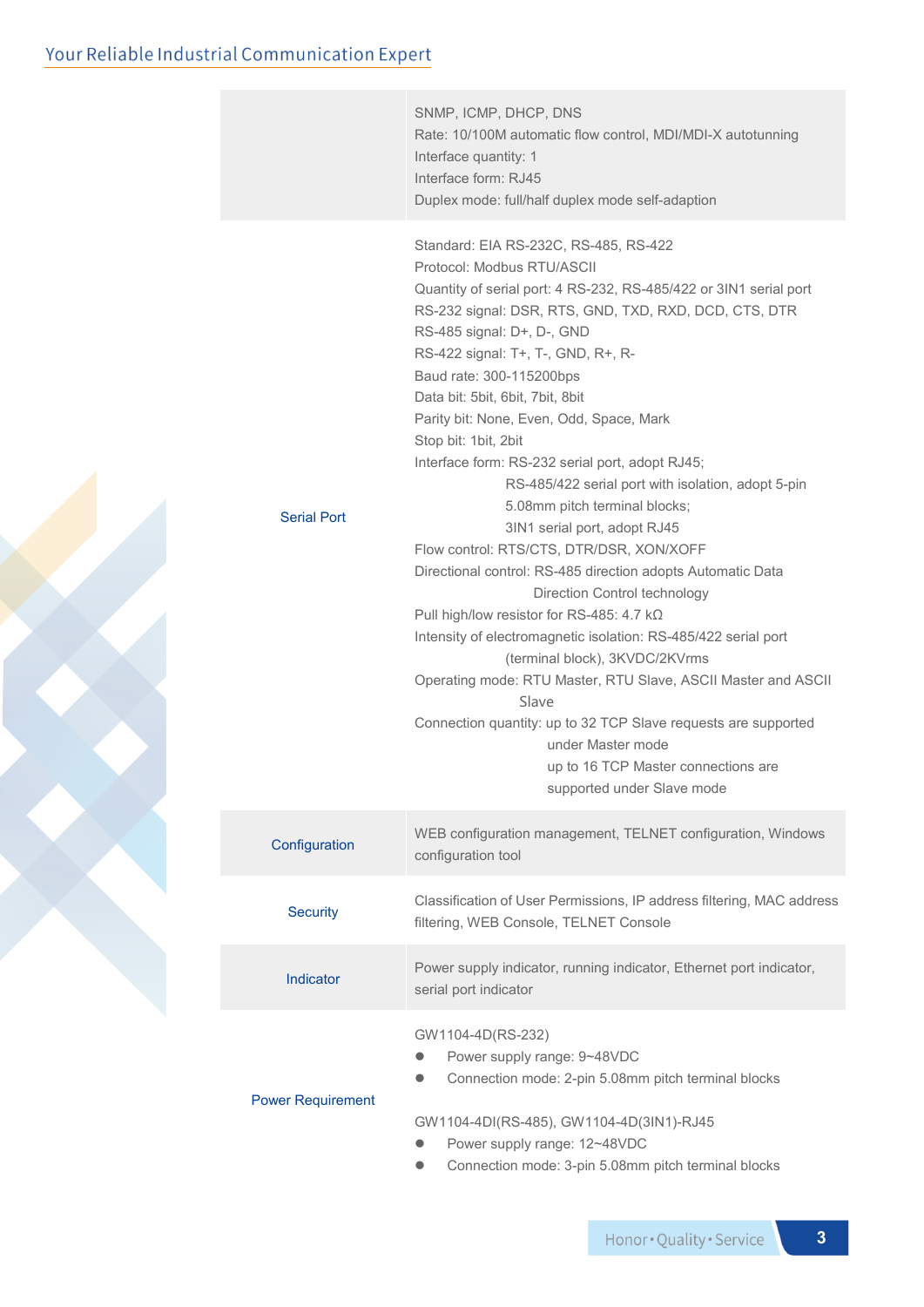### Your Reliable Industrial Communication Expert

|                                | Power supply protection: nonpolarity connection                                                                                                                                                                                                                                                                                                                                                                                                                                                      |  |  |  |  |
|--------------------------------|------------------------------------------------------------------------------------------------------------------------------------------------------------------------------------------------------------------------------------------------------------------------------------------------------------------------------------------------------------------------------------------------------------------------------------------------------------------------------------------------------|--|--|--|--|
| <b>Power Consumption</b>       | No-load: ≤2.94W@12VDC<br>Full-load: ≤3.00W@12VDC                                                                                                                                                                                                                                                                                                                                                                                                                                                     |  |  |  |  |
| <b>Environmental Limit</b>     | Operating temperature range: -40~75°C<br>Storage temperature range: -40~85°C<br>Relative humidity: 5% ~ 95% (no condensation)                                                                                                                                                                                                                                                                                                                                                                        |  |  |  |  |
| <b>Physical Characteristic</b> | Housing: IP30 protection, metal<br>Installation: wall or desktop mounting<br>Dimension (W x H x D): 160mm×28mm×95.5mm (RS-232);<br>170mm×31.5mm×110mm (RS-485/422,<br>3IN1)<br>Weight: ≤590g                                                                                                                                                                                                                                                                                                         |  |  |  |  |
| <b>Industrial Standard</b>     | IEC 61000-4-2 (ESD, Electro-static Discharge), Level 4<br>Air discharge: ±15kV<br>Contact discharge: ±8kV<br>IEC 61000-4-4 (EFT/B, Electrical Fast Transient/Burst), Level 3<br>(except RS-232)<br>Power supply: ±2kV<br>Signal: ±1kV<br>IEC 61000-4-5 (Surge), Level 3 (except RS-232)<br>Power supply: common mode ±2kV, differential mode ±1kV<br>Signal: common mode ±2kV, differential mode ±1kV<br>$\bullet$<br>Shock: IEC 60068-2-27<br>Free fall: IEC 60068-2-32<br>Vibration: IEC 60068-2-6 |  |  |  |  |
| Certification                  | CE, FCC, RoHS                                                                                                                                                                                                                                                                                                                                                                                                                                                                                        |  |  |  |  |
| Warranty                       | 3 years                                                                                                                                                                                                                                                                                                                                                                                                                                                                                              |  |  |  |  |